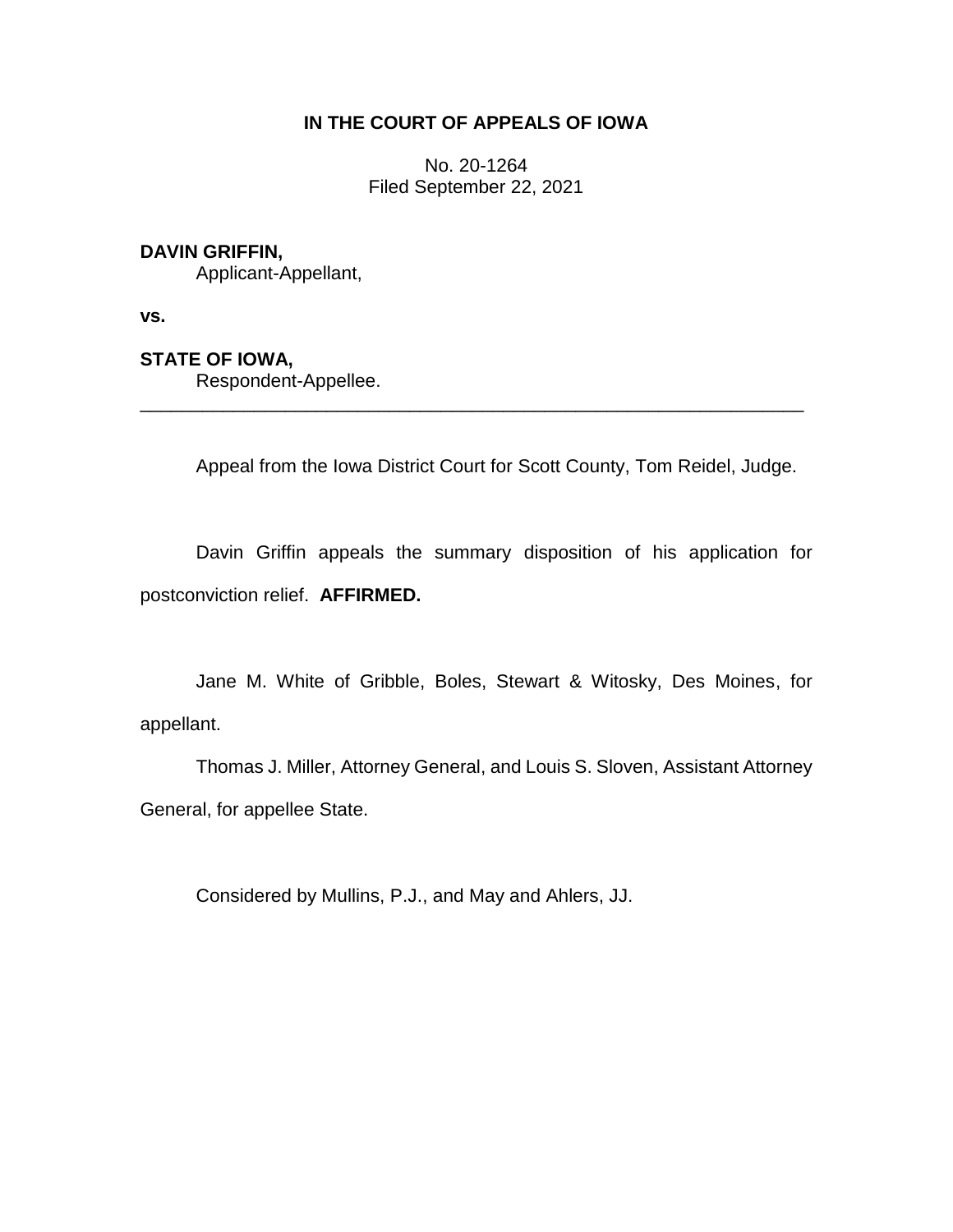#### **MULLINS, Presiding Judge.**

 $\overline{a}$ 

Davin Griffin appeals the summary disposition of his application for postconviction relief (PCR). He argues, among other things, that advancements in DNA testing constitute newly discovered exculpatory evidence and destruction of evidence that allegedly could have proved his innocence does not moot the claim.

Griffin was convicted of burglary in the first degree and sexual abuse in the second degree in 1986 and was sentenced to prison. At that time, a physical exhibit was available for limited blood testing, which was inconclusive. Procedendo issued in 1989. In 2006, the Scott County Clerk of Court destroyed the physical evidence pursuant to a court order. A copy of the notice and a list of all defendants notified of the destruction on April 26, 2006, is in the record. However, no copy of the exact notice sent to Griffin is in the record. There is minimal evidence that an initial PCR application was filed in 1988, but there is nothing in the record to show the arguments raised or the outcome of that application. The present PCR application was initially filed in 2015.<sup>1</sup>

"Postconviction proceedings are law actions ordinarily reviewed for errors of law." *Harrington v. State*, 659 N.W.2d 509, 519 (Iowa 2003) (quoting *Bugley v. State*, 596 N.W.2d 893, 895 (Iowa 1999)). Summary disposition is appropriate if "there is no genuine issue of material fact and the moving party is entitled to judgment as a matter of law." Iowa Code § 822.6(3) (2015).

 $1$  Griffin also raised arguments relating to a motion to suppress evidence obtained during a search. They are not raised on appeal.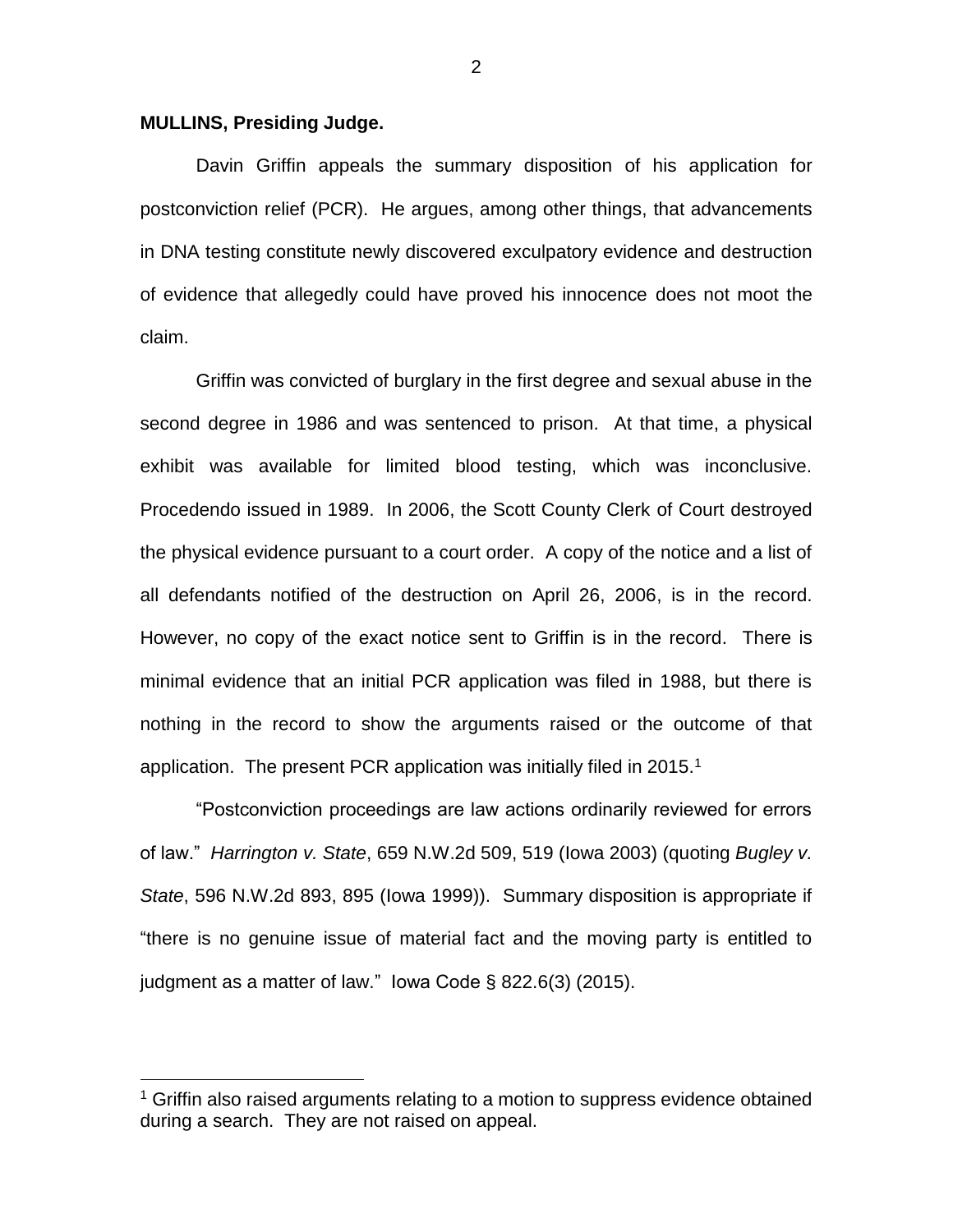Iowa Code section 822.3 requires that PCR applications "be filed within three years from the date the conviction or decision is final." *Id.* § 822.3. But, the statute of limitations "does not apply to a ground of fact or law that could not have been raised within the applicable time period." *Id.* Griffin argues that the applicable "new ground of fact or law" is that advancements have been made in DNA testing that would be able to indicate that it was his identical twin brother (or someone else) who committed the crime and not Griffin.<sup>2</sup> This court had the opportunity to address a similar claim in 2018. *See Cannon v. State*, No. 17-0888, 2018 WL 2727723, at \*1–2 (Iowa Ct. App. June 6, 2018). Like *Cannon*, "the question here is not whether the results of DNA testing of evidence existed [at the time of trial]; the question is whether the evidence could have been tested within that time period." *Id.* at \*1. In this case, the DNA evidence existed at the time of trial, but the testing method did not. Even so, the technology did exist in 2006 when the evidence was destroyed. *See, e.g.*, *State v. Belken*, 633 N.W.2d 786, 798 (Iowa 2001). The evidence in the record establishes that notice of the destruction was sent. On our review of the record, it is apparent that Griffin has failed to present a new ground of fact or law to overcome the statute of limitations. *See* Iowa Code § 822.3.

Even if we were to bypass the time-bar issue and consider Griffin's argument that the original PCR counsel in 1988 provided him ineffective

 $\overline{a}$ 

<sup>&</sup>lt;sup>2</sup> Griffin provided no expert witness to testify that if the DNA evidence was still available, testing would be able to differentiate between twins or that such differentiation testing is widely accepted in the scientific community. The two articles admitted into evidence as exhibits by Griffin indicate claims of advancements in such testing, but do not indicate wide acceptance in the scientific community.